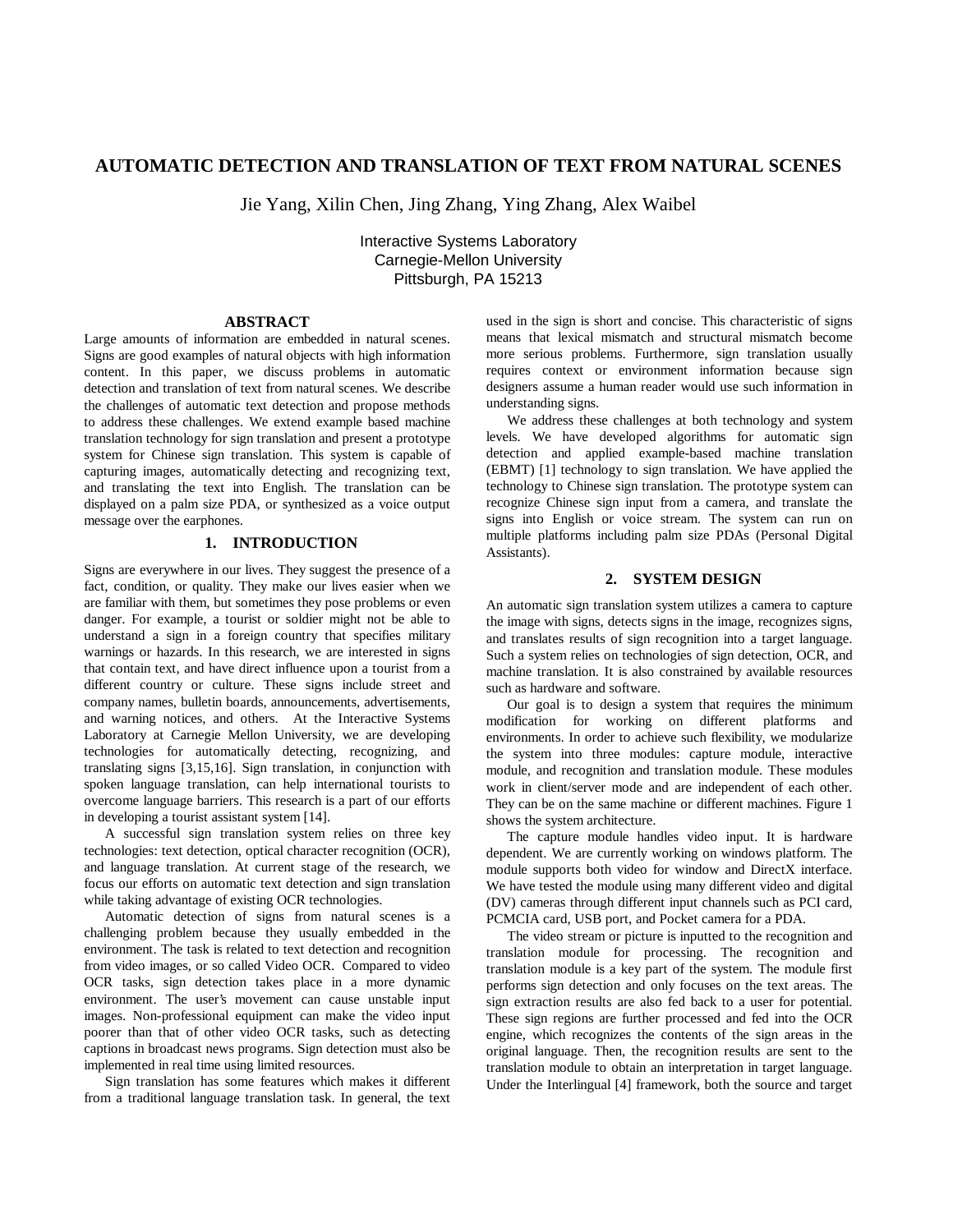languages can be expanded extensively. Such extension makes a system work for multiple languages.



**Figure 1. System architecture.** 

Interactive module provides an interface between a user and the system. A user-friendly interface is important for a usercentered system. It provides necessary information to a user through an appropriate modality. It also allows a user to interact with the system if needed. In our current system, the interface provides the recognition/translation results and allows a user to select sign regions manually or confirm automatically detected text regions. For example, a user can select a sign that he/she is interested to be translated directly if multiple signs have been detected; or in some unfavorable cases the automatic sign extraction algorithms may fail, but a user can still select a sign manually by circling the areas using pointing devices. This function also allows a user to obtain a translation for any part of a sign by selecting the parts where he/she is interested in.

We have successfully demonstrated the prototype system using a HP Jornada Pocket PC with a HP pocket camera as shown in Figure 2. The camera can be simply plugged into the CF type I slot of the pocket PC. It can capture a 640x480 resolution image with a swivel lens that can be rotated 180 degrees. The system runs on Windows CE environment. We developed the system using Microsoft embedded development tools on a desktop computer and then download to the pocket PC.



**Figure 2. Automatic sign translation using a PDA.** 

# **TEXT DETECTION**

The previous research in text detection falls into three different areas: (1) automatic detection of text areas from general backgrounds [2, 5, 7, 8, 9, 10, 13, 17]; (2) document input from a video camera under a controlled environment [11]; and (3) enhancement of text areas for character recognition [8, 9, 10, 12, 13]. Although text with a limited scope can be successfully detected using existing technologies, such as in high quality printed documents, it is difficult to detect signs with varying size, embedded in the real world, and captured using an unconstrained video camera. Fully automatic extraction of signs is a challenging problem because signs are usually embedded in the environment.

In order to deal with dynamic environment of sign detection, we have developed algorithms to handle automatic text detection and image deformation. We propose a new adaptive algorithm [3]. The algorithm embeds the adaptive strategy in a hierarchical structure, with different emphases at each layer. The first layer detects possible sign regions. We utilize a multi-resolution approach to compensate these variations and eliminate noises in the edge detection algorithm; i.e., we apply edge detection algorithm using different scale parameters, and then fuse the results from different resolutions. The second layer of the framework performs adaptive search. The adaptive search strategy is constrained by two factors: initial candidates detected by the first layer and layout of the signs. More specifically, the search starts from the initial candidate but the search *directions* and *acceptance criterion* are determined by taking the *layout* of signs into account.

While most signs in western languages are in the horizontal direction, Chinese signs in both horizontal and vertical directions are commonly used. One reason might be that Chinese language is rather character based than word based. Some special signs are designed in specific shapes for aesthetics reasons. We will ignore these layouts at this stage. In addition to directions, we can use shape and color criteria to discriminate different signs. Using these heuristics, we designed searching strategy and criterion under the constraints above, which we called the *syntax* of sign layout. In fact, it plays the similar role as syntax in language understanding when parsing sentences, except that it is used to discriminate different layouts to assist the adaptive searching of sign regions.

The objective of layout analysis is to align characters in an optimal way, so characters belong to the same sign will be aligned together. Chinese text layout has some unique features. A major contribution of the new framework lies in its ability to refine the detection results using local color and layout information. We are considering incorporating more information to this framework to further enhance the detection rate. The detailed algorithm can be found in [3].

Figure 3 is the screen shot of a sign detection example. The sign with Arabic and English text was download from the Internet. The left upper window shows the original sign and detection results marked by black rectangles. The lower windows illustrate the detection process: the left window is the initial detection and the right one is the final decision. Figure 4 shows system robustness against image deformation. The sign was taken from a high resolution camera and printed out on a paper. The system captures the sign from a non-favorite angle. The system can still successfully detect the sign. This demonstrates that the detection framework provides considerable flexibility to allow the detection of slanted signs and signs with non-uniform character sizes.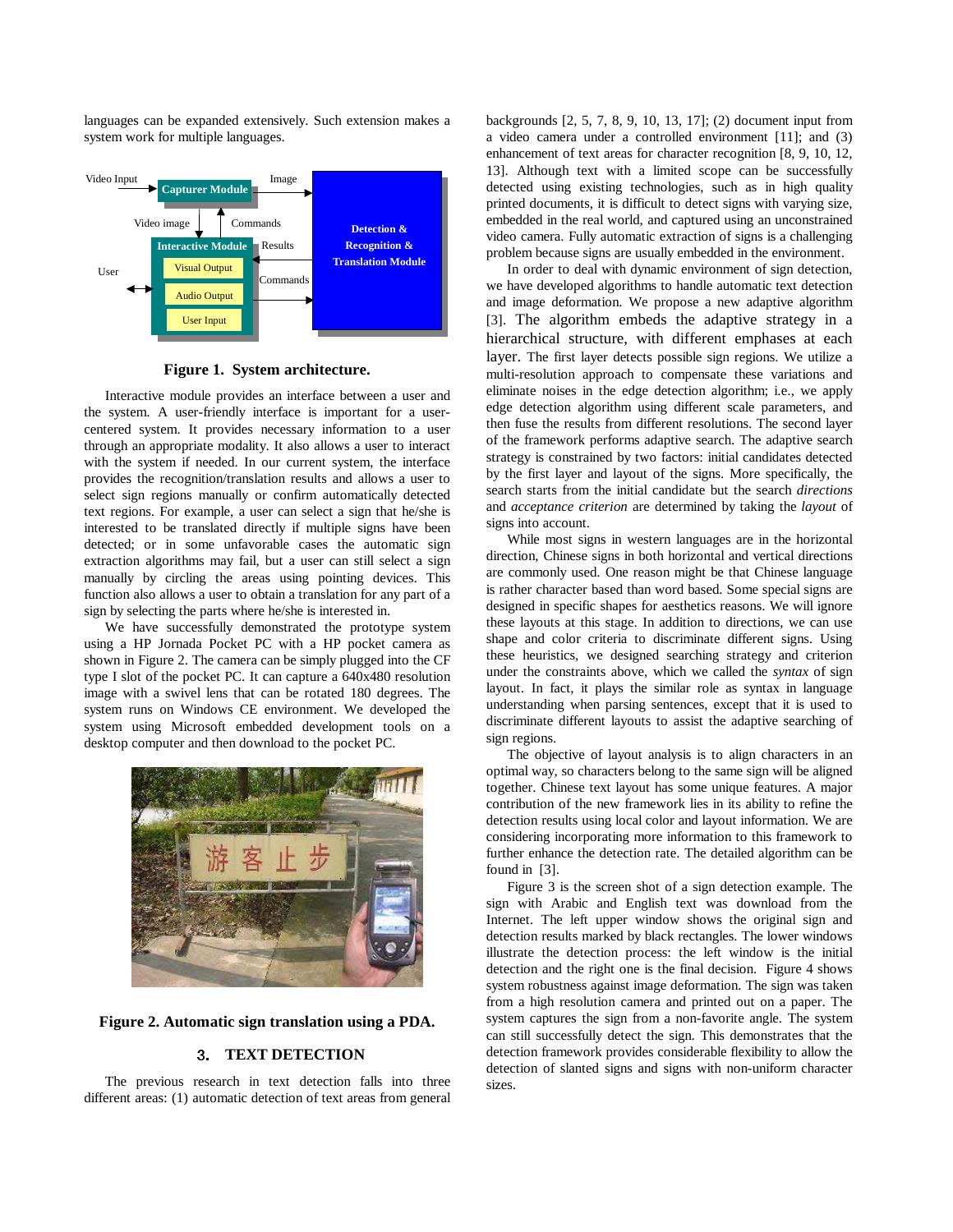

**Figure 3. An example of automatic text detection.** 



**Figure 4. An example of deformed text detection.** 

We have evaluated the prototype system for sign detection and translation. We have built up a database containing over 2000 Chinese signs taken from China and Singapore. In our database, signs were taken by a high resolution digital camera and printed out on papers. During the test, the signs are caught by a video camera and detected in real time. We have tested the robustness of the detection algorithms by changing conditions, such as image resolution, camera view angle, and lighting conditions. The algorithms worked fairly well for low resolution images (e.g., from 320 x 240 to 80 x 60). The algorithms can also handle signs with significant slant, various character size and lighting conditions. We tested the sign detection algorithm using 50 randomly selected signs from our sign database. Table 1 gives the automatic sign detection results. By properly selecting parameters, we can control the ratio of miss detection and false alarms. Presently, such parameters are selected according to

user's preferences, i.e. acceptability of different types of errors from users' point of view.

**Table 1. Results of automatic detection on 50 Chinese signs** 

| Detection without<br>missing characters | False alarms | Detection with<br>missing characters |
|-----------------------------------------|--------------|--------------------------------------|
|                                         |              |                                      |

# **4. SIGN TRANSLATION**

Sign translation is different from a traditional language translation task in some aspects. The lexical requirement of a sign translation system is different from an ordinary machine translation (MT) system, since signs are often filled with abbreviations, idioms, and names, which do not usually appear in formal languages. The nature of a sign requires it be short and concise. The lexical mismatch and structural mismatch problems become more severe in sign translation because shorter words/phrases are more likely to be ambiguous due to insufficient information from the text to resolve the ambiguities. Furthermore, sign translation is sensitive to the domain of the sign: lexical in different domains has different meaning. However, domain identification is difficult because the signs are concise and provide few contexts. For structural matching, the system needs to handle ungrammatical language usage, which is common in signs.

Moreover, imperfect sign recognition makes sign translation more difficult. Though in many cases human being can correctly "guess" the correct meaning using context knowledge even with erroneous input, for MT systems, it is still a difficult problem. In summary, with the challenges mentioned above, sign translation is not a trivial problem that can be readily solved using the existing MT technology.

In the existing MT techniques, the knowledge based MT system works well with grammatical sentences, but it requires a great amount of human effort to construct its knowledge base, and it is difficult for such a system to handle ungrammatical text which appears frequently in signs.

On the other hand, Statistical MT and Example Based Machine Translation (EBMT) [1] enhanced with domain detection is more appropriate to a sign translation task. This is a data-driven approach. What EBMT needs are a bilingual corpus and a bilingual dictionary where the latter can be constructed statistically from the corpus. Matched from the corpus, EBMT can give the same style of translations as the corpus. Our translation system is based on this approach. In addition, we can use a database search method to deal with names, phrases, and symbols related to tourists.

We start with the EBMT software. The system is used as a shallow system that can function using nothing more than sentence-aligned plain text and a bilingual dictionary. Given sufficient parallel texts, the dictionary can be extracted statistically from the corpus. In the translation process, the system looks up all matching phrases in the source-language and performs a word-level alignment on the entries containing matches to determine a (usually partial) translation. Portions of the input for which there are no matches in the corpus do not generate a translation.

We tested the EBMT based method using 50 randomly selected signs from our database, assuming perfect sign recognition in the test. We first tested the system using a